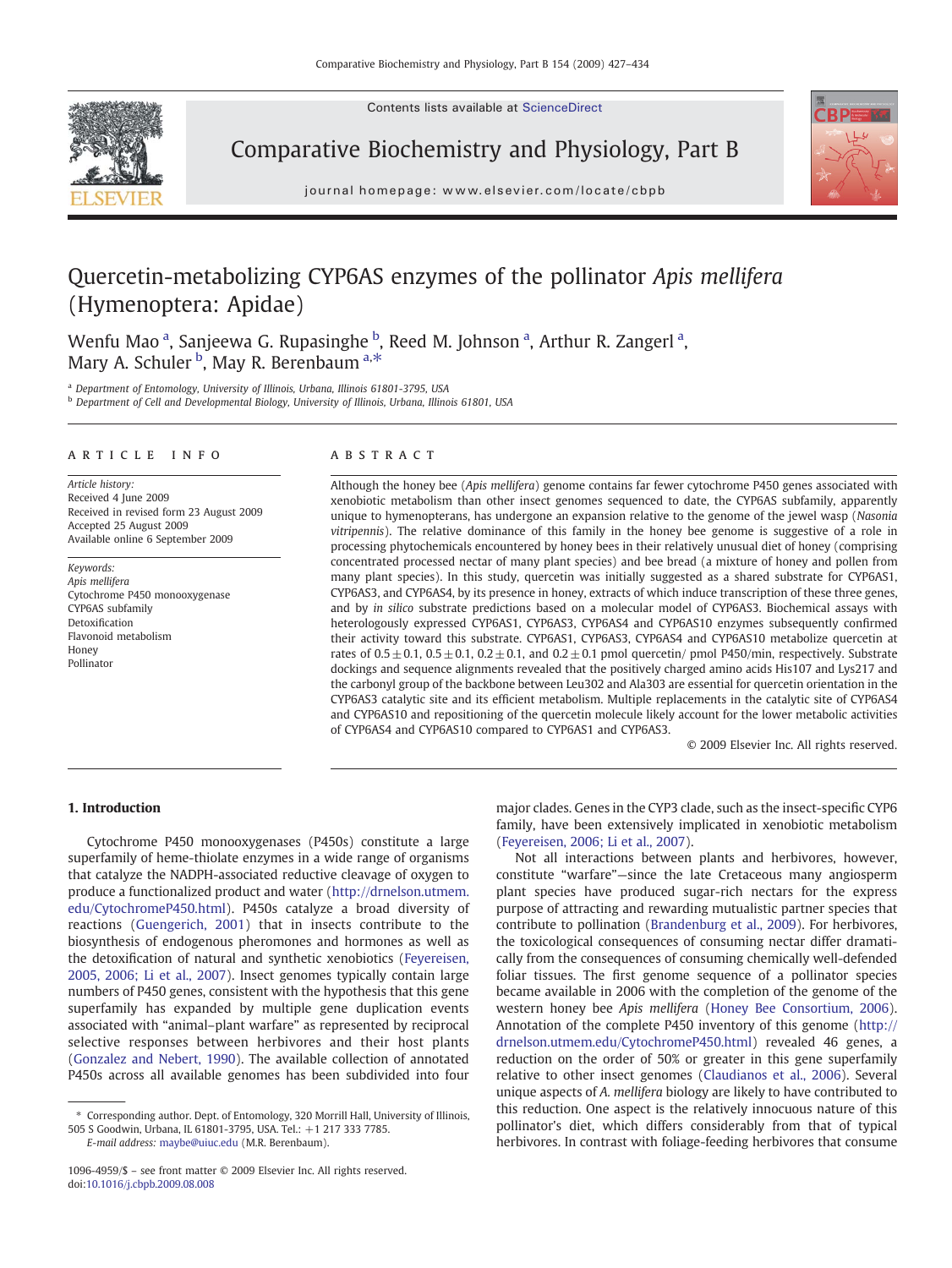chemically defended plant tissues, the honey bee consumes honey processed from nectar, a plant product manufactured expressly for consumption by mutualistic herbivores. In addition, honey bees consume "bee bread", a mixture of pollen and honey that is aged in the hive, a process that reduces its content of phenolics and other potentially toxic phytochemicals ([Liu et al., 2005\)](#page-7-0).

Although the honey bee can be considered a dietary specialist because its diet is restricted to pollen and nectar products, it forages on a tremendous diversity of plant species [\(Westerkamp, 1991](#page-7-0)). Many nectars contain trace quantities of biologically active phytochemicals [\(Adler, 2000\)](#page-7-0) that are ingested in concentrated form in honey. Rather than contributing to a reduction in the number of P450 genes, this exposure to a wide range of phytochemicals over evolutionary time might be expected to result in diversification of xenobiotic-metabolizing P450s ([Li et al., 2003](#page-7-0)). Such diversification has occurred in P450s of the CYP6 family in lepidopteran genomes in the context of detoxification of phytochemicals ([Li et al., 2003\)](#page-7-0); the relative dominance of this family in the honey bee genome is suggestive of a role in processing phytochemicals encountered by bees in the diet of both larval and adult stages.

The relatively small inventory of P450 genes in A. mellifera, compared with other insects, provides an opportunity to assign functions to particular P450s. Although [Claudianos et al. \(2006\)](#page-7-0) speculated that an expansion in the CYP6 family generally may be associated with the chemical communication systems associated with eusociality, the expansion in the CYP6AS subfamily, relative to the genome of the parasitic jewel wasp (Nasonia vitripennis) ([Johnson,](#page-7-0) [2008\)](#page-7-0), is consistent with an involvement in metabolism of dietary components unique to A. mellifera. A considerable amount of previous work documents the involvement of CYP6 enzymes in metabolism of dietary constituents of herbivores (reviewed in [Li et al., 2007](#page-7-0)). Because honey is a food unique to bees and a handful of other social hymenopterans, constituents of honey are candidates for CYP6AS substrates. The fact that three of the 15 CYP6AS genes are upregulated in response to ingested honey ([Johnson, 2008\)](#page-7-0) strongly suggests that these particular P450s are involved in the metabolism of phytochemical constituents in honey.

Among the constituents of honey likely to be substrates for A. mellifera xenobiotic-metabolizing P450s are flavonoids, which occur as glycosides in nectar and are hydrolyzed to aglycones during the production of many different honeys [\(Tomás-Barberán et al., 2001](#page-7-0)). Flavonoids and their glycosylated derivatives are also frequently found in propolis and pollen collected by honey bees ([Wiermann, 1968;](#page-7-0) [Gheldof et al., 2002; Azeredo et al., 2003; Viuda-Martos et al., 2008\)](#page-7-0).

Our objective in this study was to characterize CYP6AS subfamily members in A. mellifera and determine their enzymatic activity toward dietary constituents found in honey and pollen. With the availability of a molecular model for CYP6AS3, high-throughput screening indicated that flavonoids might be CYP6AS3 substrates; their status as substrates was confirmed by in vitro experiments with CYP6AS enzymes heterologously co-expressed with house fly P450 reductase, an essential electron transfer partner for microsomal P450s. Among the four flavonoids tested (quercetin, kaempferol, eriodictyol and taxifolin), quercetin was identified as a shared substrate of CYP6AS1, CYP6AS3, CYP6AS4 and CYP6AS10.

#### 2. Materials and methods

#### 2.1. Materials

Large fragment DNA polymerase I (9 U/μL), Taq DNA polymerase (5 U/μL), cloned Pfu DNA polymerase (2.5 U/μL), BamH I/Kpn I (10 U/μL), Sf9 insect cells, SF-900 serum-free medium, fetal bovine serum (FBS) and TRIzol Reagent were purchased from Invitrogen (Carlsbad, CA, USA). Penicillin/streptomycin came from Bio-Whittaker (Walkersville, MD, USA). D-glucose-6-phosphate, glucose-6phosphate dehydrogenase (715 U/mg protein) and candidate flavonoids were obtained from Sigma-Aldrich (St. Louis, MO, USA). Four flavonoids representative of four different structural classes were chosen for evaluation: quercetin (pentahydroxyflavone), kaempferol (tetrahydroxyflavone), eriodictyol (flavanone), and taxifolin (dihydroflavonol). AMV reverse transcriptase (AMV RT) was purchased from Promega (Madison, WI, USA).

#### 2.2. Molecular modeling and in silico substrate prediction

Development of the CYP6AS3 model and quercetin docking were carried out with the methods used for CYP6B33 from Papilio multicaudatus ([Mao et al., 2007b\)](#page-7-0) using human CYP3A4 (PDB 1TQN; [Yano](#page-7-0) [et al., 2004](#page-7-0)) as the main template and human CYP2C5 (PDB 1N6B; [Wester et al., 2003\)](#page-7-0) for the variable FG region as detailed in [Baudry et al.](#page-7-0) [\(2003, 2006\).](#page-7-0) In silico high-throughput docking of prospective ligands was performed using LigandFit implemented in the CERIUS2 program (Version 4.10. Accelrys, San Diego, USA) as previously described in [Ke et](#page-7-0) [al. \(2005\).](#page-7-0) The energy-minimized model was exported to the CERIUS2 program (Accelrys) as a PDB file and hydrogen atoms were added. Charges were calculated for the heme and protein separately using a charge equilibration algorithm [\(Rappe and Goddard, 1991\)](#page-7-0) and a Gasteiger algorithm ([Gasteiger and Marsili, 1980\)](#page-7-0) under the Dreiding force field [\(Mayo et al., 1990\)](#page-7-0). Potential binding sites were identified using the SITE SEARCH function of the CERIUS2 program.

The database constructed at the University of Illinois for use in virtual docking calculations contains 14,558 molecules obtained from the Kyoto Encyclopedia of Genes and Genomes (KEGG, [http://www.](http://www.genome.jp/kegg/) [genome.jp/kegg/\)](http://www.genome.jp/kegg/) and a list of agrochemical compounds (Compendium of Pesticide Common Names, [http://www.alanwood.net/pesti](http://www.alanwood.net/pesticides)[cides](http://www.alanwood.net/pesticides)) augmented with known substrates for plant, insect and vertebrate P450s. Molecules were flexibly docked employing energy minimization and charge calculations using the CFF force field after the calculation of a representative set of conformers for each molecule. Using CERIUS2, which employs a Monte Carlo-based approach for conformational analysis, the number of maximum trials for each run was set to 5000, the number of saved conformations was set to 6 and the number of rigid body minimizations was set to 2 SD (standard deviation) iterations and no BFGS (Broy-den, Fletcher, Goldfarb and Shanno unconstrained optimization) iterations. Other parameters remained at their default values.

Scores for the saved conformation molecules were computed using DOCK, PMF, JAIN, LigScore (variations 1 and 2), and PLP (variations 1 and 2) scoring functions [\(Gehlhaar et al., 1995, 1999; Jain, 1996;](#page-7-0) [Muegge and Martin, 1999; Krammer et al., 2005](#page-7-0)). Following the calculation of docking scores, a consensus scoring approach was used to identify compounds that scored among the best 40%, 35% or 30% of the set for each of the seven scoring functions used.

#### 2.3. Sequence alignment and phylogenetic tree construction

For phylogenetic analysis, a protein sequence alignment of the CYP6AS proteins was performed using the CLUSTALW version 1.6 program ([Thompson et al., 1994\)](#page-7-0). The SRS (substrate recognition sites) in these proteins were determined by comparison with the aligned eukaryotic P450 templates and inspection of the active site in the CYP6AS3 model. Phylogenetic analyses of the CYP6AS proteins from A. mellifera and N. vitripennis were conducted using the MEGA version 4.1 program [\(Tamura et al., 2007](#page-7-0)) with the alignment generated with the built-in CLUSTALW implementation and a neighbor-joining tree created with 1000 bootstrap replications.

#### 2.4. Cloning of CYP6AS genes

After first strand cDNA synthesis using AMV RT, oligo( $dT$ )<sub>18</sub> and total mRNA extracted from midguts of honey bees, the cDNAs for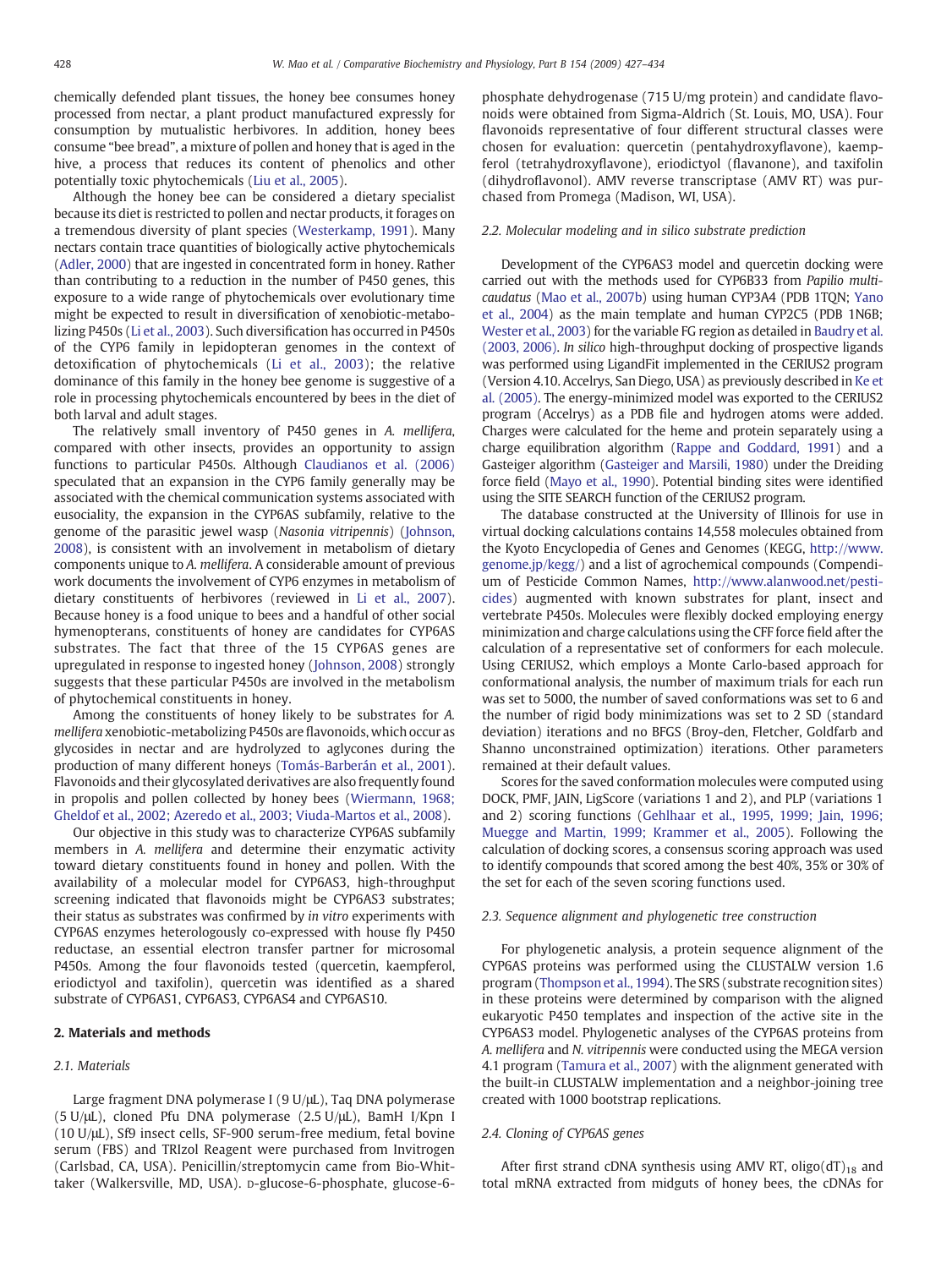Table 1

| Genes    | Primers                                           |
|----------|---------------------------------------------------|
| CYP6AS1  | <b>GCGGATCCTATGGATTACTTCCAAATTC</b><br>BamH I     |
|          | GCGGTACCTTAAATCTTAGTTATTTTTAAGTG<br>Kpn I         |
| CYP6AS3  | GCGGATCCTATGGATTATTTTCAACTTCT<br>BamH I           |
|          | <b>GCGGTACCTTAAACTTTCGTTATTCTCAAC</b><br>Kpn I    |
| CYP6AS4  | GCGGATCCTATGCTCCATCATTTTCATAT<br><b>BamHI</b>     |
|          | <i>GCGGTACCTTAATCAGTTATTTTTTCTATCTTC</i><br>Kpn I |
| CYP6AS10 | GCGGATCCTATGGCTGCCTTCGAAATTC<br>BamH I            |
|          | GGCTGCAGTTAGTTTTCTATTTTCGTAATTTTTAAAG<br>Pst I    |
| CYP6AS15 | GCGGATCCTATGAATATTAGTCTGGAAATTC<br>BamH I         |
|          | GCGGTACCTTAATTCTCCACGTCAGTTATC                    |
|          | Kpn I                                             |

CYP6AS1, CYP6AS3, CYP6AS4, CYP6AS10 and CYP6AS15 were amplified with Pfu and Taq DNA polymerases at a ratio of 10:1 using genespecific primers for each with varying enzyme sites on their 5′-ends (Table 1) and then inserted into the pFastBac baculovirus expression vector. Positive clones were determined by sequencing the full-length coding regions with vector and internal primers.

#### 2.5. Identification of quercetin as a shared substrate of CYP6AS enzymes

CYP6AS enzymes used in this study were co-expressed in Sf9 cells with house fly P450 reductase at a multiplicity of infection (MOI) ratio of 1:0.5 (P450:P450 reductase), as described for CYP6B33 expression [\(Mao et al., 2007b](#page-7-0)). Reaction mixtures for quercetin, kaempferol, eriodictyol and taxifolin were set up with 30 pmol P450 (as defined by carbon monoxide (CO) difference analysis; [Omura and Sato, 1964](#page-7-0)), 5 μL of 5 mM stock solution for each tested flavonoid, 0.5 mg of Dglucose-6-phosphate, 0.5 μL of glucose-6-phosphate dehydrogenase, 50 μL of NADPH (1 mg/mL in 0.1 M phosphate buffer (pH 7.8)) or 50 μL of phosphate buffer (for the no NADPH control) and were adjusted to a final volume of 500 μL with 0.1 M phosphate buffer (pH 7.8). After incubation at 30 °C for 90 min in a shaking water bath, each 500 μL reaction was added to an equal volume of acetone and centrifuged at 10,000g for 10 min at room temperature. Reaction products were analyzed with a reverse phase CAPCELL PAK  $C_{18}$ column (AG120, 5  $\mu$ m,  $4.6 \times 250$  mm; Shiseido Ltd., Tokyo, Japan). A mobile phase of 55% water containing 0.05% formic acid and 45% methanol was used for quercetin, eriodictyol and taxifolin, and a mobile phase of 40% water containing 0.05% formic acid and 60% methanol was used for kaempferol. Absorbances of quercetin and kaempferol were monitored at 373 nm and the absorbances of eriodictyol and taxifolin were monitored at 289 nm using a Waters 996 photodiode array detector. Analyses for quercetin metabolism were repeated three times.

# 3. Results

# 3.1. In silico predictions of CYP6AS substrates

Although insect P450s in clade 3 are involved in the metabolism of xenobiotics, their diversity within any one genome makes the functional characterization of individual enzymes challenging. The overall reduction in P450 diversity within clade 3 in the honey bee genome (Fig. 1), as well as the highly specialized diet of this highly eusocial species, increases the likelihood of identifying the natural substrates of xenobiotic-metabolizing P450s. The expansion of the



Fig. 1. Composition of clade 3 cytochrome P450s from Apis mellifera with those from Nasonia vitripennis.

CYP6AS subfamily in the honey bee genome, relative to its size in the N. vitripennis genome, and the inducibility of particular loci by extracts of honey, propolis and pollen [\(Johnson, 2008](#page-7-0)), led us to hypothesize that these enzymes are involved in metabolism of dietary constituents.

A molecular model of CYP6AS3 constructed using the main template of human CYP3A4 and the FG region of human CYP2C5 allowed us to screen the three-dimensional chemical database of 14,558 compounds using in silico high-throughput docking procedures. Ranking of candidate compounds using seven scoring functions within the CERIUS2 program showed that, among the top-ranked 26 compounds having consensus scores in the top 30% to 40% for all seven functions, six were natural compounds sharing the flavonoid core structure: glepidotin A, glepidotin B (2-(2-hydroxy-3-methylbut-3-enyl)-5-(2-phenylethyl)benzene-1,3-diol), tephrowatsin A ((2 S,4R)-5,7-dimethoxy-8-(3-methylbut-2-enyl)-2-phenylchroman-4-ol), chrysosplenetin (quercetagetin 3,6,7,3′-tetramethyl ether), chrysosplenol C (5,6-dihydroxy-2-(4-hydroxy-3-methoxyphenyl)-3,7-dimethoxychromen-4-one), and fisetin 8-C-glucoside (2-(3,4-dihydroxyphenyl)-3,7-dihydroxychromen-4-one 8-C-glycoside). Of these, fisetin is a structural analogue of quercetin (2-(3,4 dihydroxyphenyl)-3,5,7-trihydroxy-chromen-4-one), a widely distributed constituent of honey and pollen.

### 3.2. Identification of quercetin as a shared substrate of the four CYP6AS enzymes

To confirm the prediction of the CYP6AS3 model, we conducted in vitro assays with the individual P450s heterologously co-expressed with house fly P450 reductase. Phylogenetic analysis revealed that the CYP6AS subfamily contains multiple clades: CYP6AS1, CYP6AS3, CY-P6AS4, CYP6AS5, CYP6AS10 and CYP6AS15, representatives of different lineages within the CYP6AS subfamily [\(Fig. 2\)](#page-3-0), were cloned from the total RNA extracted from worker midguts by standard RT-PCR methodologies. Sequence analysis of the CYP6AS5 clone indicated that it is a pseudogene containing a reading-frame shift in the middle of its coding sequence. The remaining CYP6AS proteins, CYP6AS1, CYP6AS3, CYP6AS4, CYP6AS10 and CYP6AS15, share 50.3% to 64.3% identity. All were successfully expressed in the baculovirus system except for CYP6AS15, which was expressed in an incorrectly folded P420 form.

In bioassays with the four enzymes co-expressed with house fly P450 reductase at an MOI ratio of 1:0.5, only quercetin was metabolized [\(Table 2](#page-3-0)). Activities ranged from  $0.20 \pm 0.004$  to  $0.52 \pm$ 0.10 pmol quercetin/pmol P450/min, with CYP6AS1 and CYP6AS3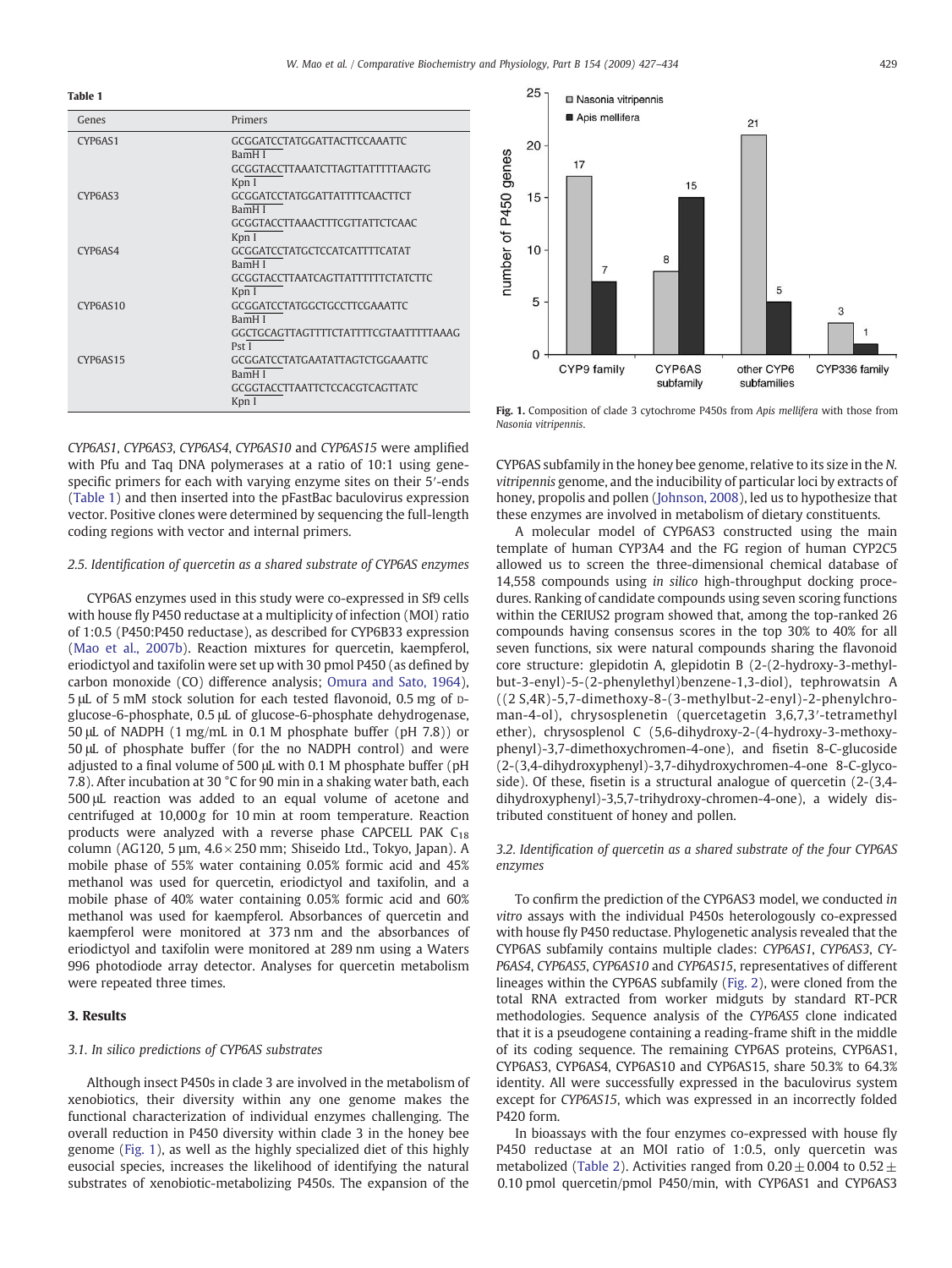<span id="page-3-0"></span>

Fig. 2. Phylogenetic comparison of CYP6AS proteins from Apis mellifera with those from Nasonia vitripennis.

exhibiting higher activity than CYP6AS4 and CYP6AS10. Although all four CYP6AS enzymes were capable of metabolizing quercetin, their catalytic activity was low compared to activities of lepidopteran CYP6 enzymes toward their host plant phytochemicals [\(Wen et al., 2006a,b;](#page-7-0) [Mao et al., 2007a,b, 2008](#page-7-0)), including, in the case of the noctuid Helicoverpa zea, quercetin ([Li et al., 2004\)](#page-7-0).

# 3.3. Quercetin docking and metabolite prediction

Efforts to characterize quercetin metabolite $(s)$  using our in vitro heterologous expression system were unsuccessful, despite the fact that more than 20% of quercetin was transformed in assays containing 30 pmol CYP6AS3. Consequently, we resorted to theoretical substrate docking procedures to predict the possible metabolites of quercetin. Analysis of the 100 possible conformations ranked according to the sum of the ligand's internal energy, van der Waals and electrostatic energy terms of the potential energy function suggested that myricetin might be the hydroxylated product, because the conformation of quercetin with the lowest energy oriented the 5′-carbon of its B ring toward the heme oxygen. Energy minimizations using the MMFF94 force field in MOE with fixed heme coordinates predicted that the 5′-carbon of the B ring on quercetin was 5.64 Å from the



| P450s    | Flavones                                          |                                             |                                      |                                                 |  |  |
|----------|---------------------------------------------------|---------------------------------------------|--------------------------------------|-------------------------------------------------|--|--|
|          | Quercetin <sup>*</sup>                            | Kaempferol                                  | Eriodictyol                          | Taxifolin                                       |  |  |
|          | OH<br>$-OH$<br>HO <sub>2</sub><br><b>OH</b><br>ÓΗ | $-OH$<br>HO-<br>`OH<br><b>OH</b><br>$\circ$ | OH<br>$-OH$<br>HO-<br>OH<br>$\Omega$ | OH<br>$-OH$<br>H <sub>O</sub><br>`OH<br>ÒН<br>O |  |  |
|          |                                                   |                                             |                                      |                                                 |  |  |
| CYP6AS1  | $0.5 \pm 0.1$                                     | $ND$ <sup>**</sup>                          | <b>ND</b>                            | <b>ND</b>                                       |  |  |
| CYP6AS3  | $0.5 \pm 0.1$                                     | <b>ND</b>                                   | <b>ND</b>                            | <b>ND</b>                                       |  |  |
| CYP6AS4  | $0.2 \pm 0.1$                                     | <b>ND</b>                                   | <b>ND</b>                            | <b>ND</b>                                       |  |  |
| CYP6AS10 | $0.2 \pm 0.1$                                     | <b>ND</b>                                   | <b>ND</b>                            | <b>ND</b>                                       |  |  |

Catalytic activity: pmol quercetin/pmol P450/min.

\*\* ND: not detectable.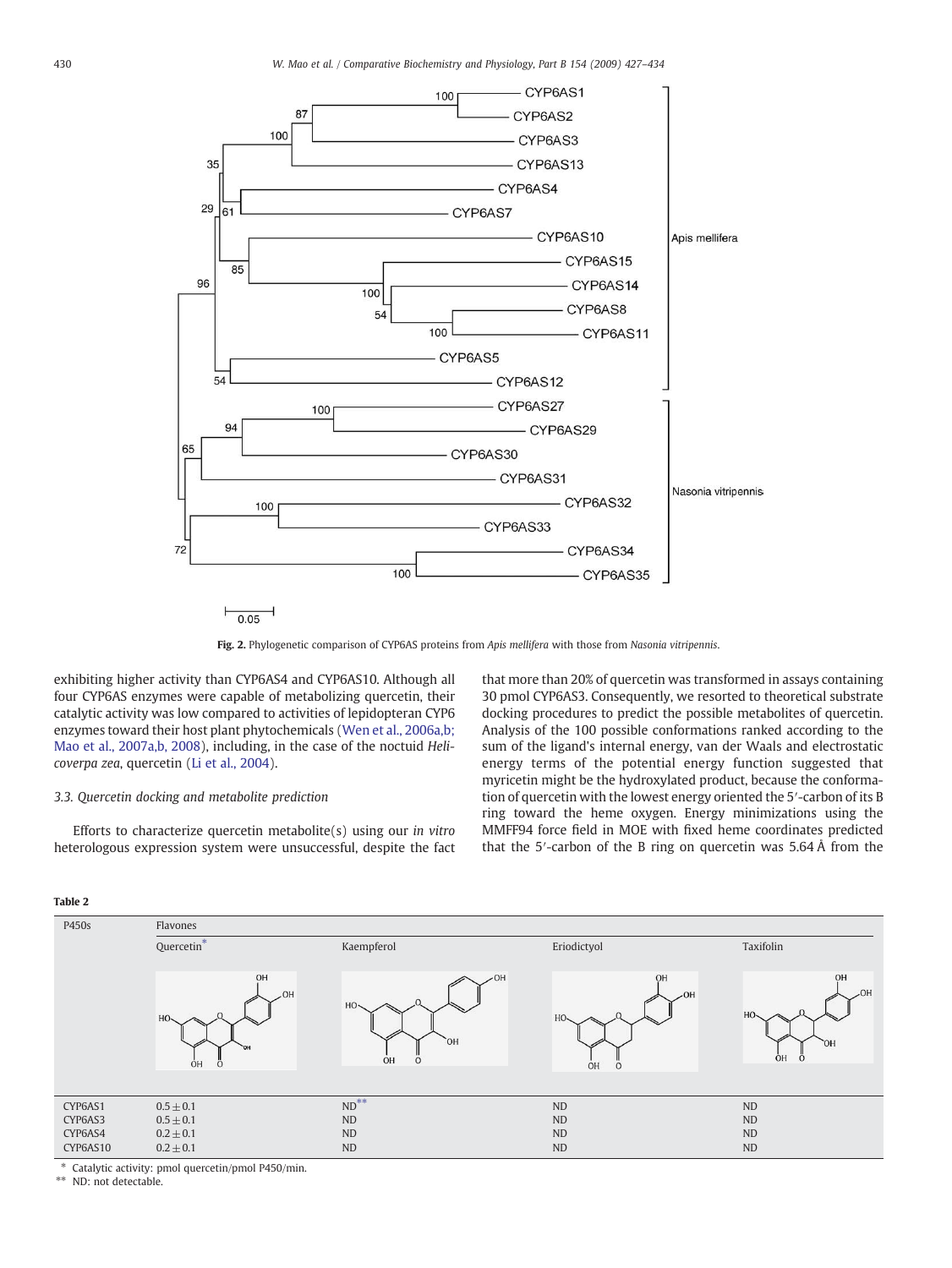

Fig. 3. Docking of quercetin in the CYP6AS catalytic sites. The molecular models of CYP6AS3 (a) and CYP6AS4 (b) are shown with the predicted binding modes for quercetin and the amino acids within 4.5 Å of the substrate coded with red for acidic residues, blue for basic residues, green for hydrophobic residues and cyan for hydrophilic residues.

heme oxygen, with an estimated binding energy of  $-87.62$  kcal/mol (Fig. 3A).

The instability of myricetin in the basic solutions used for our enzyme bioassay system is likely the reason that no hydroxylated metabolite of quercetin was observed in our in vitro reactions containing CYP6AS3. Time course analyses of myricetin degradation at pH 7.4 and pH 7.8 indicated that over 90% of the starting material was degraded after 10 min at pH 7.4 and 100% was degraded at pH 7.8. Use of shorter incubation times for our reactions was not feasible since just 10% of the substrate was transformed by CYP6AS3/1 after 90 min of incubation and decreasing the incubation time would not have generated sufficient metabolite to characterize despite possible gains in product stability.

#### 3.4. Contacting residues

Although the active sites of most insect P450s are packed primarily with hydrophobic amino acids, the active pocket of CYP6AS3 contains both polar and hydrophobic amino acids. This structure is well suited to the specific properties of quercetin, a relatively small hydrophobic compound with five hydroxyl groups, one carbonyl group, and one ether oxygen. Two positively charged amino acids, His107 in SRS1 and Lys217 in SRS2, and the carbonyl group of the backbone between Leu302 and Ala303 in SRS4 appear important for holding quercetin in a proper conformation in the active site (Fig. 3A). His107 and Lys217 are located on either side of the A and C rings, with the imidazole ring of His107 having the potential to form pi-stacking interactions. The carbonyl group is predicted to associate with the two hydroxyl groups on 3′- and 4′-carbons of the B ring, so that the 5′-carbon is oriented toward the heme oxygen.

For comparative purposes, a quercetin-docked model of CYP6AS4 was built using the same hybrid template and docking procedures as for CYP6AS3. This model (Fig. 3B) predicts that quercetin is positioned in the active site with the carboxyls of Asn108 and Asp227 and the carbonyl group between Ser483 and Ile484 associated with the two hydroxyls on the A ring. The carbonyl group between Ser299 and Val300 as well as the carboxyl group of Asn119 associate with the hydroxyls on the 3′- and 4′-carbons of the B ring. Among residues in this catalytic site predicted to contact this substrate, Leu120 in SRS1 and Ala304 in SRS4 are the only residues consistently conserved among all four CYP6AS proteins [\(Fig. 4\)](#page-5-0). In comparison with CYP6AS3, which also positions the 5′-carbon of the B ring toward the heme oxygen, the distance to quercetin and its interaction energy are greater for CYP6AS4 (6.24 Å,  $-63.43$  kcal/mol) than CYP6AS3 (5.64 Å,  $-87.63$  kcal/mol). The reduced catalytic activities of CYP6AS4 and CYP6AS10 toward quercetin likely result from multiple replacements throughout the catalytic site that cause this substrate to bind less effectively.

To obtain a mechanistic understanding of the differential metabolic capabilities of CYP6AS3 and CYP6B8 with respect to quercetin, we compared our CYP6AS3 model with our existing CYP6B8 model, updated to use the same criteria [\(Baudry et al., 2003, 2006; Rupasinghe](#page-7-0) [et al., 2007](#page-7-0)). Substrate docking experiments with the CYP6B8 model [\(Fig. 5](#page-6-0)) indicate that quercetin binds much closer to the heme (3.84 ) than in CYP6AS3 but with similar interaction energy  $(-67.9 \text{ kcal/mol})$ . Both models suggest that CYP6B8 and CYP6AS3 use substrate access channel pw2a, as designated in [Wade et al. \(2004\)](#page-7-0), for quercetin. Comparison of the whole cavity, the active site and the channel connecting it to the outside surface of the CYP6AS3 and CYP6B8 models indicate that the CYP6B8 cavity lies almost parallel to the heme surface [\(Rupasinghe et al., 2007](#page-7-0)), while the cavity in CYP6AS3 lies at a distinct angle to the heme surface [\(Fig. 5\)](#page-6-0). This topological difference in the active sites seems to be the main reason for the differences in rates of quercetin metabolism between the two proteins. This configuration causes the quercetin molecule to bind closer to the heme in CYP6B8 and slightly further away in the CYP6AS3 model. Further investigation of the binding modes indicate that the residues stabilizing the unreactive distal A ring of the quercetin molecule lie further away from the heme molecule in CYP6AS3 (His107 and Lys217) when compared to CYP6B8 (Lys110 and Glu211) [\(Fig. 5\)](#page-3-0).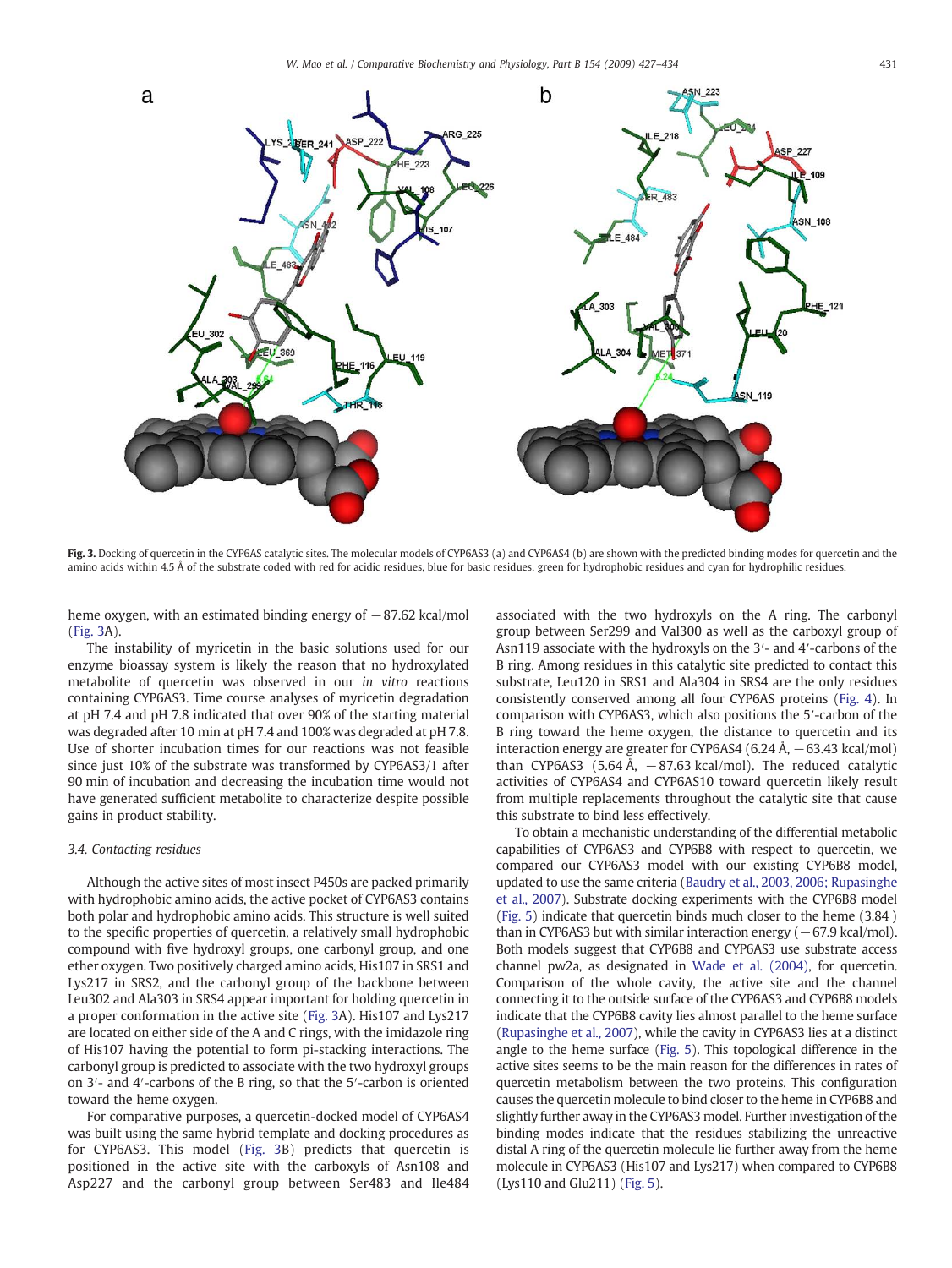# <span id="page-5-0"></span>4. Discussion

This study, the first to assign a function to any honey bee P450, demonstrates that the CYP6AS subfamily is involved in the metabolism of quercetin, a flavonoid component of honey and pollen. The catalytic activities of four CYP6AS enzymes characterized here toward quercetin are comparable to the functions of other CYP6 family members, such as the CYP6B and CYP6AB proteins that metabolize host plant furanocoumarins ([Cohen et al., 1992; Li et al., 2000, 2003;](#page-7-0) [Mao et al., 2007a,b, 2008\)](#page-7-0) and flavonoids [\(Li et al., 2004\)](#page-7-0).

The CYP6AS subfamily, which is apparently unique to species in the order Hymenoptera, is represented in two wasp (Philotrypesis pilosa, N. vitripennis) and one ant (Solenopsis invicta) genomes [\(http://drnelson.utmem.edu/CytochromeP450.html\)](http://drnelson.utmem.edu/CytochromeP450.html). CYP6AS constitutes the largest subfamily within the CYP6 family in the A. mellifera genome, comprising 15 genes and accounting for approximately 54% of 28 genes in all of clade 3 and 75% of 20 genes in the CYP6 family. In contrast, the 8 CYP6AS genes in the N. vitripennis genome comprise ca. 16% of 49 genes in clade 3, and 28% of 29 genes in the CYP6 family [\(Fig. 2](#page-3-0)). Although the CYP6AS genes in both genomes may have arisen from a common ancestral gene, they separated very early, after which serial duplications occurred in each lineage. As a social insect consuming relatively non-toxic honey and pollen as food [\(Claudianos](#page-7-0) [et al., 2006](#page-7-0)), A. mellifera is thought to encounter a narrower array of xenobiotics than N. vitripennis, which in its larval stages lives inside the pupae of filth flies infesting carrion. Ostensibly, expansion of the CYP6AS subfamily may have resulted through gene duplication events during the long period of association with flowering plants, contacting, processing, and consuming honey, pollen and propolis.

Quercetin is a main component of the flavonoids contained in honey and pollen. As potent enzyme inhibitors [\(Kitamura et al., 2005;](#page-7-0) [Schewe et al., 2002](#page-7-0)), quercetin and related flavonoids present a toxic

| CYP6AS3<br>59         | -MDYFOLLCVIGALLFAIYYYLTLTFDTWKNRGIPGPKPTIFFGNFOEVILKKISLAEKT                                                                          |
|-----------------------|---------------------------------------------------------------------------------------------------------------------------------------|
| CYP6AS1<br>59         | -MDYFOILCAISIVILTIYYYYSSKYTFWKKRGISGPKPIIFFGNFVDSIIOKRSTSEAV                                                                          |
| CYP6AS4<br>60         | MLHHFHILTAFVAIFLALYYYLTSKFDFWKNRGVSGPRPVPFFGNAKDVLLRKIGIGSFI                                                                          |
| CYP6AS10<br>59        | -MAAFEILCGFIIFIFAFYYYLIKPOEYWKNRGVPGPKPIPIFGNFFRLTFARISIGDLM                                                                          |
|                       | $. : : : : **$<br>** ** * * * * *<br>$***$<br>$\star$ . $\star$<br>$\sim$<br>$\mathbf{1}$ , $\mathbf{1}$ , $\mathbf{1}$               |
| CYP6AS3               | SRS <sub>1</sub><br>KOLYOEYKNELVFGIFOGRTPILVINDLEMIKDVLIRDFSVFPDRGIHVNPKVEPIFOTL                                                      |
| 119<br>CYP6AS1<br>119 | KKWYDDYKHESVFGIFGGTTPLLVINDLDMIKDVLIRDFSLFVDRGFHIFPKIEPLSEHL                                                                          |
| CYP6AS4<br>120        | AELYKRYDNEAMFGIFIGRSPNLVLRDLDLIKDVLIKDFSIFDNRGLNIPERAEPFSVNL                                                                          |
| CYP6AS10<br>119       | TKFYKEYKHEPVFGLYMRNVRVLAINNPDLIKTVLIKDFSKFAHRGLALNEVTEPLSOHL                                                                          |
|                       | $\star$ $\star$ $\cdot$ $\star$ $\cdot$ $\star$ $\star$ $\cdot$ $\cdot$<br>*** *** .*** *<br>$***$ .                                  |
| CYP6AS3<br>179        | FSLKSKTWRPLRMKLSPVFTSGKLKDMFPLILDCAKNLEEFVEKVRNSGEPVDCRDMAAK                                                                          |
| CYP6AS1<br>179        | FLLEAERWRPMRMKLSPIFTSGKLKEMFFLIMESAGNLEKYLDEVIKKDEMVECRELAAK                                                                          |
| CYP6AS4<br>180        | FSVDATRWRPLRMRLSPVFTSGKLKEMFPLILECAEHLEOCLEDAVKRGGPVDCFEIPAR                                                                          |
| CYP6AS10<br>179       | FVLEPKRWRPLRTKLSPIFTSGKLKDMFSLIIECSNTLENYVEHLISKNDRVEVRDLAAK                                                                          |
|                       | $\star$ :<br>$***$ :<br>$: :.*:$<br>$\cdot$ .                                                                                         |
| CYP6AS3               | SRS <sub>2</sub><br>FTTDVIGSCAFGVCMNSLSPEGSEFRRMGEOLGKFSFKKLARDFTRLYMPFLFDIIGGYL                                                      |
| 239<br>CYP6AS1<br>239 | FMTDVIGSCAFGINTNSLLEEDSEFRRMGKKISTPNLKVMLGNICKEFFPPLYEIVGSIF                                                                          |
| CYP6AS4<br>240        | YTTDVIGSCAFGINMNALSDERSEFRKMGRNMFDQNMIKFTRNLLRDFFPRFYNLLGFVL                                                                          |
| CYP6AS10<br>239       | FTTDVIGSCGFGVDMNAMSDVOCKFRDIGREFFGPSFKOILKIRLRENLPRLYTFLGYIL                                                                          |
|                       | ******** ** :<br>$*$ ::<br>$***$ $$<br>$: *$<br>$\cdot$ $\cdot$ $\star$<br>$\ddot{\cdot}$<br>$\cdot$ .<br>$\ddot{\phantom{a}}$<br>. : |
| CYP6AS3               | SRS3<br>OSHEVNNFFINLIRDSIKYROENNVYRPDFVNTLKELKEHPEKLENIELTDALLTSOALV                                                                  |
| 299                   |                                                                                                                                       |
| CYP6AS1<br>299        | TLKDVNEFFINLVSDTMKYRKDNNIIRSDFINMLMOLKEHPEKMENIELTNTLLTAOAVV                                                                          |
| CYP6AS4<br>300        | PYTESTVFMTKLIKGTIKYREENDVVRPDFVNLLMELKKHPEKLKNIEITDTLLAAOASV                                                                          |
| CYP6AS10<br>298       | PRDETTTFFTNVVLDMIKYRKTNDIYRPDFINALINIQNHPEKLD-IELTEPLLVAQAFL                                                                          |
|                       | $: : : \star \star \star \star :$<br>$***.*:***$<br>$. :$ **<br>$*$ : ::: . :***:<br>$\ddot{\cdot}$                                   |

Fig. 4. Sequence alignments of CYP6AS1, CYP6AS3, CYP6AS4 and CYP6AS10. Putative SRS domains are underlined. The amino acids within contact distance of quercetin in each of these catalytic sites are highlighted in yellow. Asterisks, colons and dots under the alignment represent identical, conserved and semi-conserved residues, respectively.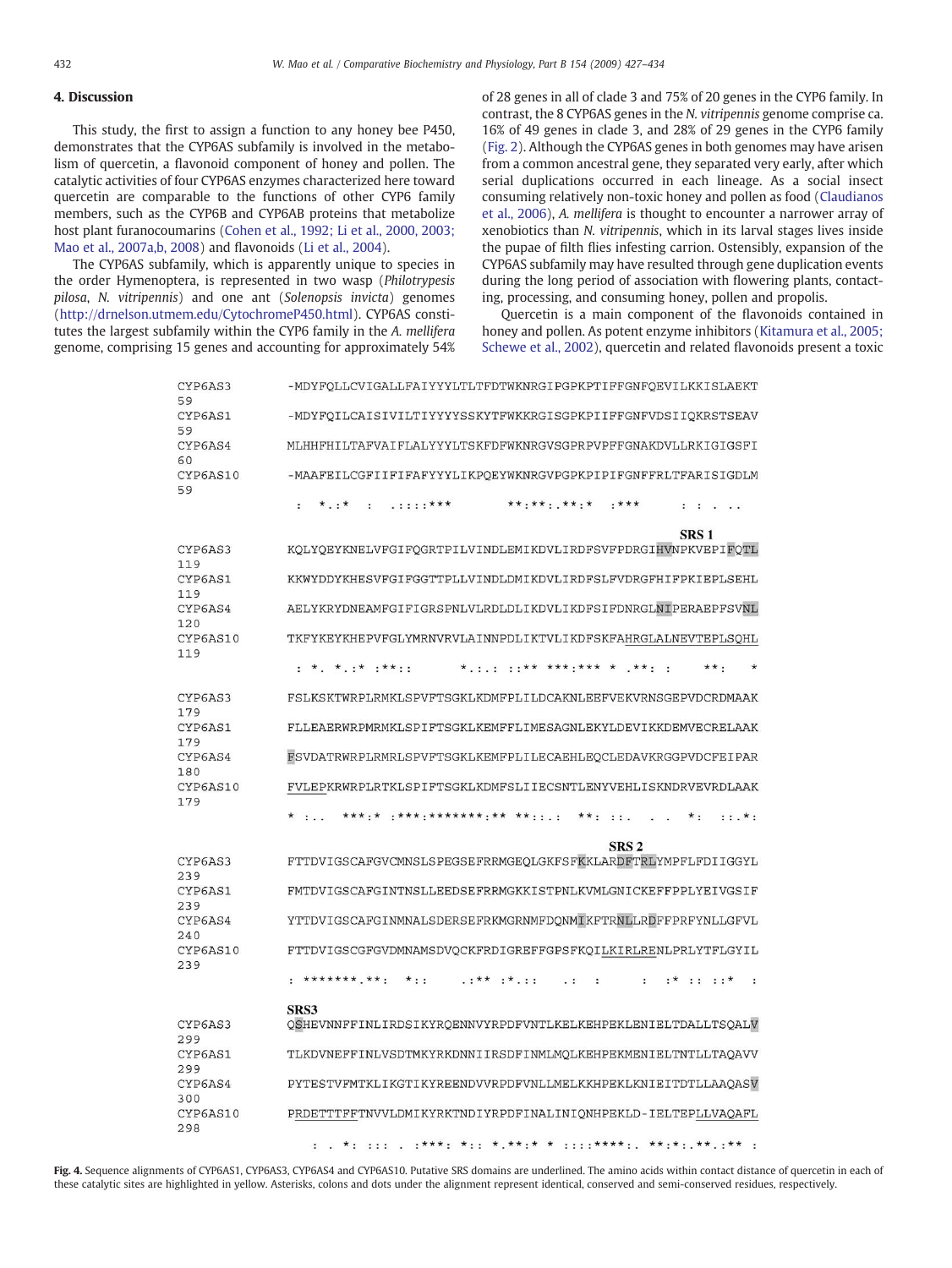<span id="page-6-0"></span>

|                 | SRS4                                                             |
|-----------------|------------------------------------------------------------------|
| CYP6AS3<br>359  | FFLAGFETSSTTISNALYELAQNPEMQDKLRKEIKEVYENNGGALSYTDVKEMKYLDKVF     |
| CYP6AS1<br>359  | FFVAGFETSSSTMAFSLYELAONOEIODKLREEIRNMHEKNKGVLTYTDVKEMKYLDKVF     |
| CYP6AS4<br>360  | FFAAGFETSSTTMAHALYEMALNPDIODKLRNEMKEFHAKNNGNLKYEDIKEMKYLDKVF     |
| CYP6AS10<br>358 | FFVAGFETSSLTIATALYELAONODIODKLRDEITEHHKLNNGEWOYENIKNMPYLDAVF     |
|                 | $*******$<br>******* **** . * *<br>. . * . * * * * * * *         |
|                 | SRS5                                                             |
| CYP6AS3<br>419  | KETLRKYPVLAALSRQATENYTFKDTKIKISKGTRIWIPVYGIQHDPNIYPEPEVFDPER     |
| CYP6AS1<br>419  | KETLRKYPILPMLFROAMENYTFKDTKITIPKGMKLWVPVHGIHHDPNIYPEPEVFDPER     |
| CYP6AS4<br>420  | RETLRKYPPGMLLRRKCNSNYTFHGTKVSIPAGTSVIIPLYAIOIDPKFYENPDVFDPER     |
| CYP6AS10<br>418 | KETLRKYVPLTVLMRQSLEDYTFESINLTIPKDTRIFIPIYAIHRDPDIYPNPEVFDINR     |
|                 | *******<br>$.7***.7***.7$<br>.* *. ** .* .*.*** .*<br>$\epsilon$ |
|                 | heme binding                                                     |
| CYP6AS3<br>479  | FEDDAFASRHPMTYLPFGDGPRNCIGARFAHYOSKVGLITILRNNKVEVCAKTLIPYKSE     |
| CYP6AS1<br>479  | FEDDAFASRHPMSYLPFGDGPRNCIGARFAHYOSKVGLITILRHHKVNVCEKTTIPFKAD     |
| CYP6AS4<br>480  | FNEDAVAARHPMTYLPFGDGPRNCVGARFAVYOTKVGLIKILONFRVDVCEKTMIPYVKK     |
| CYP6AS10<br>478 | FSKEAEATRHPMHYLPFGDGPRNCIGARFAIFOTKIGLIKILRTYKVDVCNETOIPFINE     |
|                 | * * *.**** ************.**** .*.*.*** **.<br>$ *  * *$           |
|                 | SRS6                                                             |
| CYP6AS3         | PRNILMIPKGGKVELRITKV-- 499                                       |
| CYP6AS1         | ERSFLLTLKGG-VHLKITKI-- 498                                       |
| CYP6AS4         | INSITLAPRDG-IFLKIEKITD 501                                       |
| CYP6AS10        | PRTFTLAPKHD-LTLKITKIEN 499<br>$: : : : : : * : * * * :$          |

Fig. 4 (continued).

challenge to A. mellifera, which may explain why many subgroups of CYP6AS genes metabolize this compound. In comparison with the flavonoid-metabolizing CYP6B8 protein in H. zea, CYP6AS enzymes have lower activities toward quercetin, ranging from  $0.20 \pm 0.004$  to  $0.52 \pm 0.10$  pmol quercetin/pmol P450/min, which ecologically might relate to the low concentrations of quercetin in honey and pollen (e.g., 1.1 to 49.8 μg/100 g in heather honey: [Ferreres et al., 1996\)](#page-7-0) relative to concentrations found in foliage (e.g., up to 200,000 ppm, [Duke, 1992](#page-7-0)).

Docking analysis of the amino acids comprising the CYP6AS3 active pocket showed that the two positively charged amino acids (His107,



Fig. 5. Predicted active site cavity in the CYP6AS3 model (a) and predicted binding mode for quercetin in the CYP6B8 model with amino acids within 4.5 of the substrate (b).